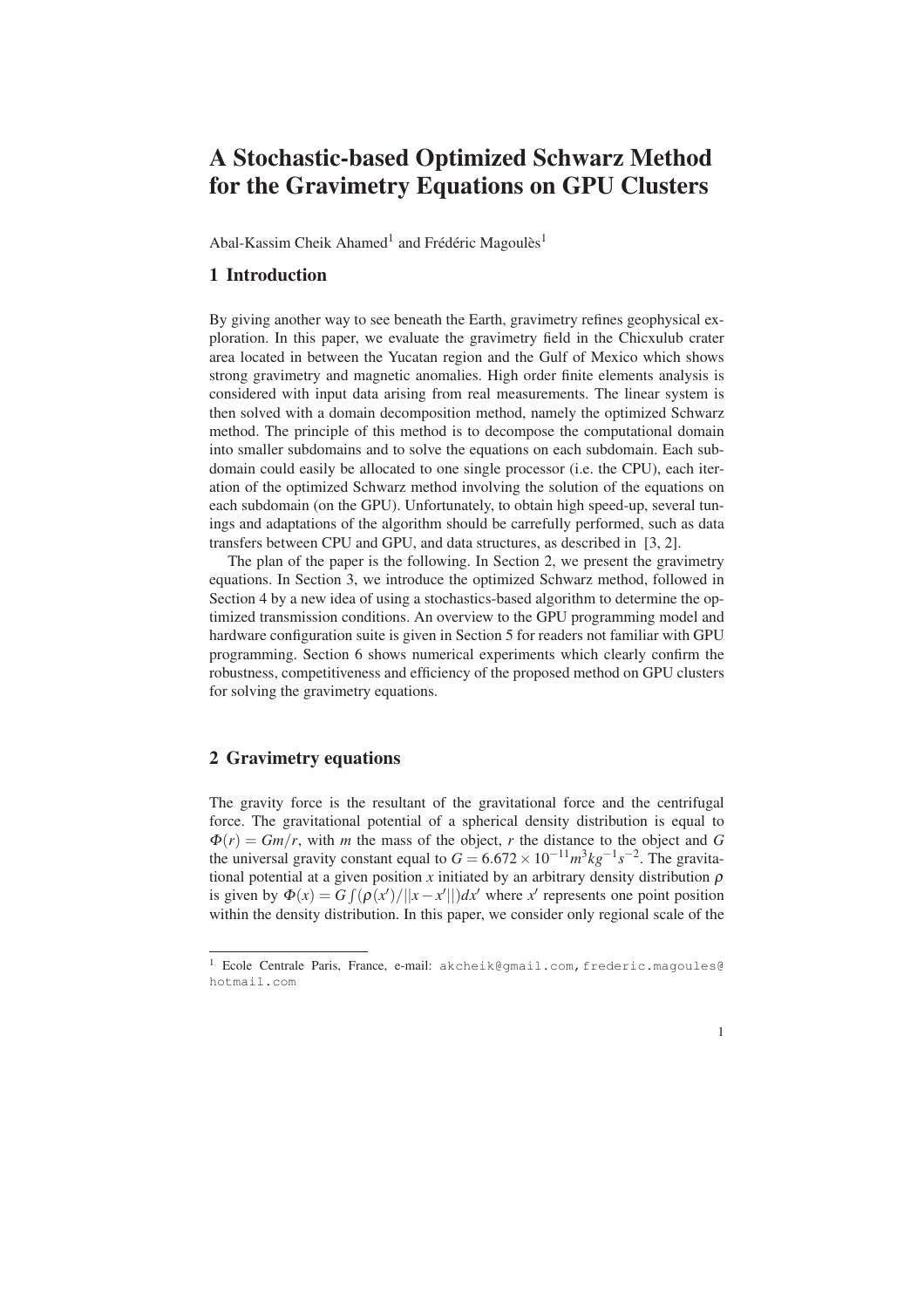gravimetry equations therefore we do not take into account the effects related to the centrifugal force. The gravitational potential  $\Phi$  of a density anomaly distribution δρ is thus given as the solution of the Poisson equation ∆Φ = −4π*G*δρ.

## 3 Optimised Schwarz method

The classical Schwarz algorithm was invented more than a century ago [16] to prove existence and uniqueness of solutions to Laplace's equation on irregular domains. Schwarz decomposed the irregular domain into overlapping regular ones and formulated an iteration which used only solutions on regular domains and which converged to a unique solution on the irregular domain. The convergence speed of the classical Schwarz algorithm is proportional to the size of the overlap between the subdomains. A variant of this algorithm can be formulated with non-overlapping subdomains and the transmission conditions should be changed from Dirichlet to Robin [6]. These absorbing boundary transmission conditions defined on the interface between the non-overlapping subdomains, are the key ingredients to obtain a fast convergence of the iterative Schwarz algorithm [5, 9]. Optimal transmission conditions can be derived but consists of non local operators and thus are not easy to implement in a parallel computational environment. One alternative is to approximate these operators with partial differential operators. This paper investigates an approximation based on a new stochastics optimization procedure.

For the sake of clarity, the gravimetry equations are considered in the domain  $\Omega$ with homogeneous Dirichlet condition. The domain is decomposed into two nonoverlapping subdomains  $\Omega^{(1)}$  and  $\Omega^{(2)}$  with an interface  $\Gamma$ . The Schwarz algorithm can be written as:

 $(1)$ 

$$
-\Delta \Phi_{n+1}^{(1)} = f, \text{ in } \Omega^{(1)}
$$
  

$$
(\partial_v \Phi_{n+1}^{(1)} + \mathscr{A}^{(1)} \Phi_{n+1}^{(1)}) = (\partial_v \Phi_n^{(2)} + \mathscr{A}^{(1)} \Phi_n^{(2)}), \text{ on } \Gamma
$$
  

$$
-\Delta \Phi_{n+1}^{(2)} = f, \text{ in } \Omega^{(2)}
$$
  

$$
(\partial_v \Phi_{n+1}^{(2)} - \mathscr{A}^{(2)} \Phi_{n+1}^{(2)}) = (\partial_v \Phi_n^{(1)} - \mathscr{A}^{(2)} \Phi_n^{(1)}), \text{ on } \Gamma
$$

with *n* the iteration number, and *v* the unit normal vector defined on  $\Gamma$ . The operators  $\mathscr{A}^{(1)}$  and  $\mathscr{A}^{(2)}$  are to be determined for best performance of the algorithm. Considering the case  $\Omega = \mathbb{R}^2$ ,  $f = 0$ , and applying a Fourier transform, similar calculations as in [7] lead to the expression of the Fourier convergence rate, involving the quantities  $\Lambda^{(1)}$  and  $\Lambda^{(2)}$ , which are the Fourier transforms of  $\mathscr{A}^{(1)}$  and  $\mathscr{A}^{(2)}$  operators. In this case, the choice  $\Lambda^{(1)} := |k|$ , and  $\Lambda^{(2)} := |k|$  is optimal, since with this choice the algorithm converges in two iterations for two subdomains. Different techniques to approximate these non local operators with partial differential operators have been analyzed in recent years [5, 4, 7]. These techniques consist to define partial differential operators involving a tangential derivative on the inter-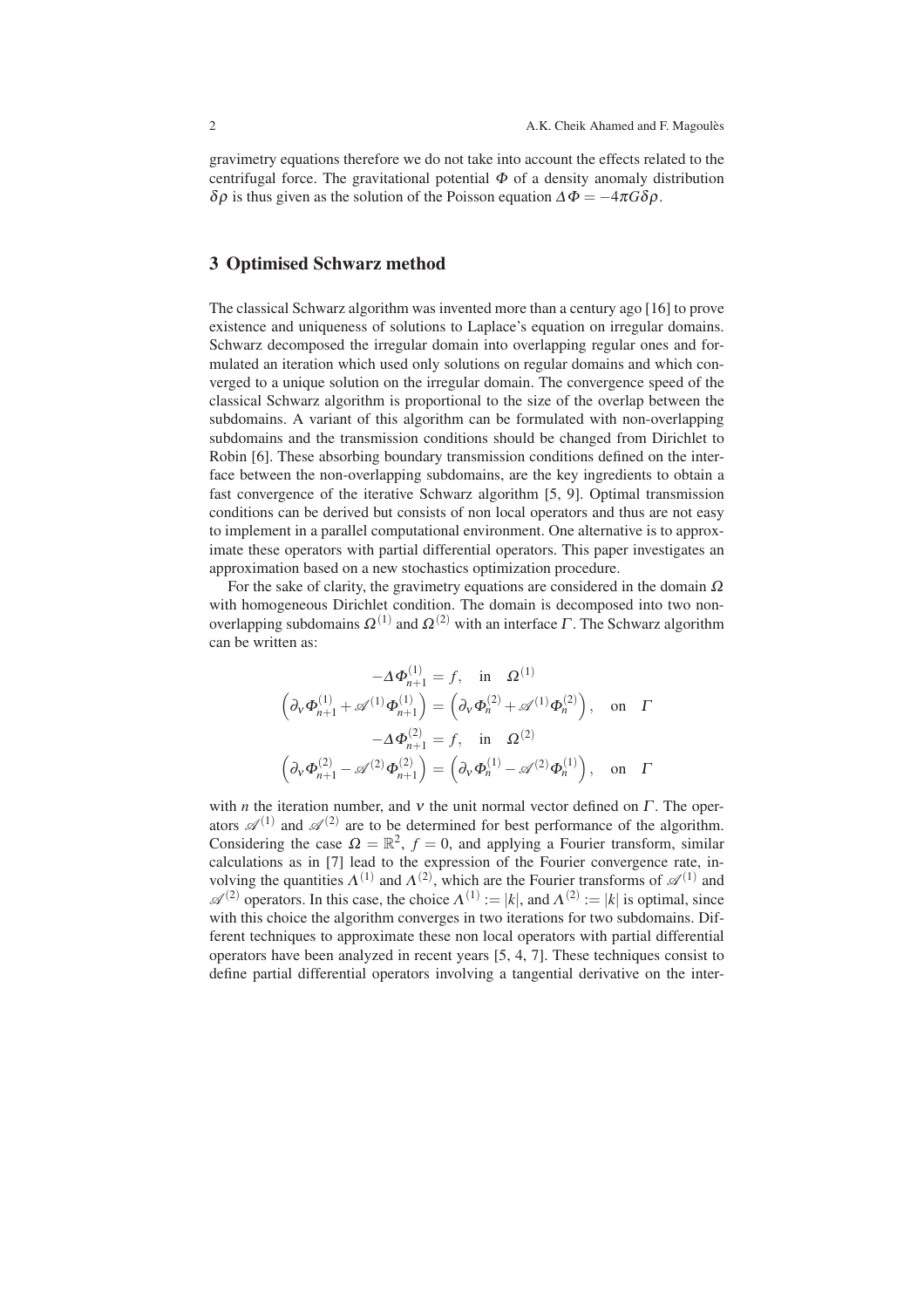face such as:  $\mathscr{A}^{(s)} := p^{(s)} + q^{(s)} \partial_{\tau^2}^2$ , with *s* the subdomain number,  $p^{(s)}$ ,  $q^{(s)}$  two coefficients, and  $\tau$  the unit tangential vector. The first results presented in [5, 9] use a zero order Taylor expansion of the non local operators to find  $p^{(s)}$  and  $q^{(s)}$ . In [8] for convection diffusion equations, in [4] for Maxwell equation, in [7, 12] for the Helmholtz equation, and in [11, 10] for heterogeneous media, a minimization procedure has been used. The function to minimize, i.e., the cost function, is the maximum of the Fourier convergence rate for the frequency ranges considered, and the approach consists to determine the free parameters  $p^{(s)}$  and  $q^{(s)}$  through an optimization problem. Despite, analytic expressions of  $p^{(s)}$  and  $q^{(s)}$  can be determined for some specific problems, finding quasi-optimal coefficients numerically is also a good alternative [13]. Furthemore, since the evaluation of the cost function is quite fast and the dimension of the search space reasonable, a more robust minimization procedure could be considered, in the next section. Extension to non-regular geometry can be performed as described in reference [14].

## 4 Stochastic-based optimised transmission conditions

The stochastic minimization technique we propose to use now, explores the whole space of solutions and finds absolute minima; this technique is based on the Covariance Matrix Adaptation Evolution Strategy (CMA-ES). This algorithm is very robust [1], has good global search ability and does not need to compute the derivatives of the cost function. This algorithm only needs an initial search zone and a population size, even if the solution can be found outside of the initial search zone. The population size parameter is a trade-off between speed and global search. Meaning that, smaller populations lead to faster execution of the algorithm but have more chance to find a local minimum, and, larger sizes allow to avoid local minima better but need more cost function evaluations. For our purpose, a population size of 25 has been large enough to find the global minimum in a few second or less.

The main idea of the algorithm is to find the minimum of the cost function by iteratively refining a search distribution. The distribution is described as a general multivariate normal distribution  $d(m, C)$ . Initially, the distribution is given by the user. Then, at each iteration,  $\lambda$  samples are randomly chosen in this distribution and the evaluation of the cost function at those points is used to compute a new distribution. When the variance of the distribution is small enough, the center of the distribution  $m$  is taken as solution. After evaluating the cost function for a new population, the samples are sorted by cost and only the  $\mu$  best are kept. The new distribution center is computed with a weighted mean (usually, more weight is put on the best samples). The step size  $\sigma$  is a factor used to scale the standard deviation of the distribution, i.e., the variance of the search distribution is proportional to the square of the step size. The step size determines the "size" of the distribution. The covariance matrix *C* determines the "shape" of the distribution, i.e., it determines the principal directions of the distribution and their relative scaling. Adapting (or updating) the covariance matrix is the most complex part of the algorithm. While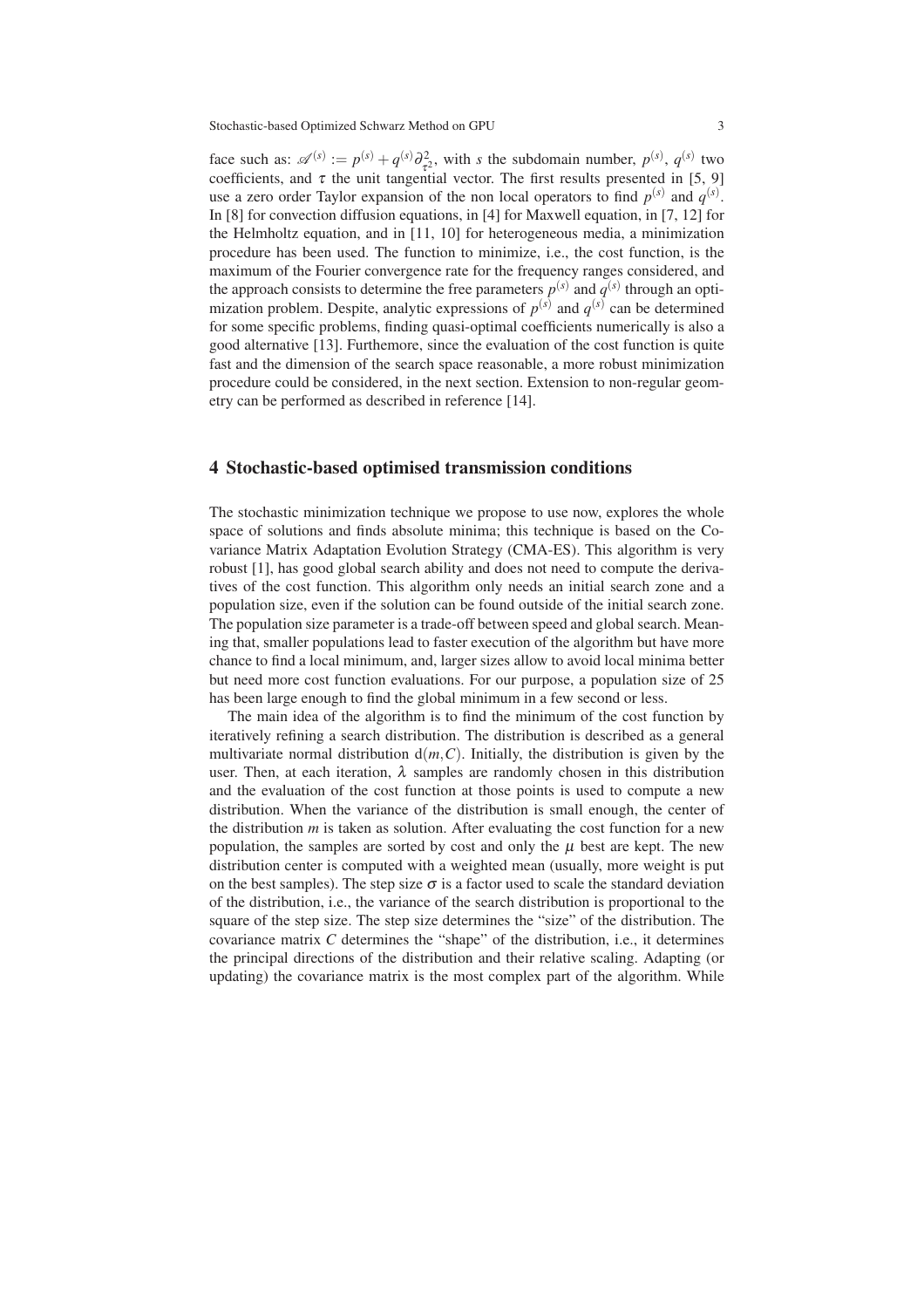this could be done using only the current population, it would be unreliable especially with a small population size; thus the population of the previous iteration should also been taken into account.

## 5 Overview of GPU programming model

Parallel computation was generally carried out on Central Processing Unit (CPU) cluster until the apparition in the early 2000s of the Graphics Processing Unit (GPU) that facing the migration of the era of GPU computing. The peak performance of CPUs and GPUs is significanlty different, due to the inherently different architectures between these processors. The first idea behind the architecture of GPU is to have many small floating points processors exploiting large amount of data in parallel. This is achieved through a memory hierarchy that allows each processor to optimally access the requiered data. The gains of GPU computing is significantly higher for large size problem compared to CPU, due to the difference between these two architectures. GPU computing requires using graphics programming languages such as NVIDIA CUDA, or OpenCL. *Compute Unified Device Architecture* (CUDA) [15] programming model is an extension of the C language and has been used in this paper.

A specific characteristic of GPU compared to CPU is the feature of memory used. Indeed, a CPU is constantly accessing the RAM, therefore it has a low latency at the detriment of its raw throughput. CUDA devices have four main types of memory: (i) *Global memory* is the memory that ensures the interaction with the host (CPU), and is not only large in size and off-chip, but also available to all threads (also known as compute units), and is the slowest; (ii) *Constant memory* is read only from the device, is generally cached for fast access, and provides interaction with the host; (iii) *Shared memory* is much faster than global memory and is accessible by any thread of the block from which it was created; (iv) *Local memory* is specific to each compute unit and cannot be used to communicate between compute units.

Threads are grouped into blocks and executed in parallel simultaneously, see Figure 1. A GPU is associated with a *grid*, i.e., all running or waiting blocks in the running queue and a kernel that will run on many cores. An ALU is associated with the thread which is currently processing. Threading is not an automated procedure. The developer chooses for each kernel the distribution of the threads, which are organized (*gridification* process) as follows: (i) threads are grouped into blocks; (ii) each block has three dimensions to classify threads; (iii) blocks are grouped together in a grid of two dimensions. The threads are then distributed to these levels and become easily identifiable by their positions in the grid according to the block they belongs to and their spatial dimensions. The kernel function must be called also providing at least two special parameters: the dimension of the block, *nBlocks*, and the number of threads per block, *nThreadsPerBlock*. Figure 1 presents the CUDA processing flow. Data are first copied from the main memory to the GPU memory, (1). Then the host (CPU) instructs the device (GPU) to carry out calculations, (2).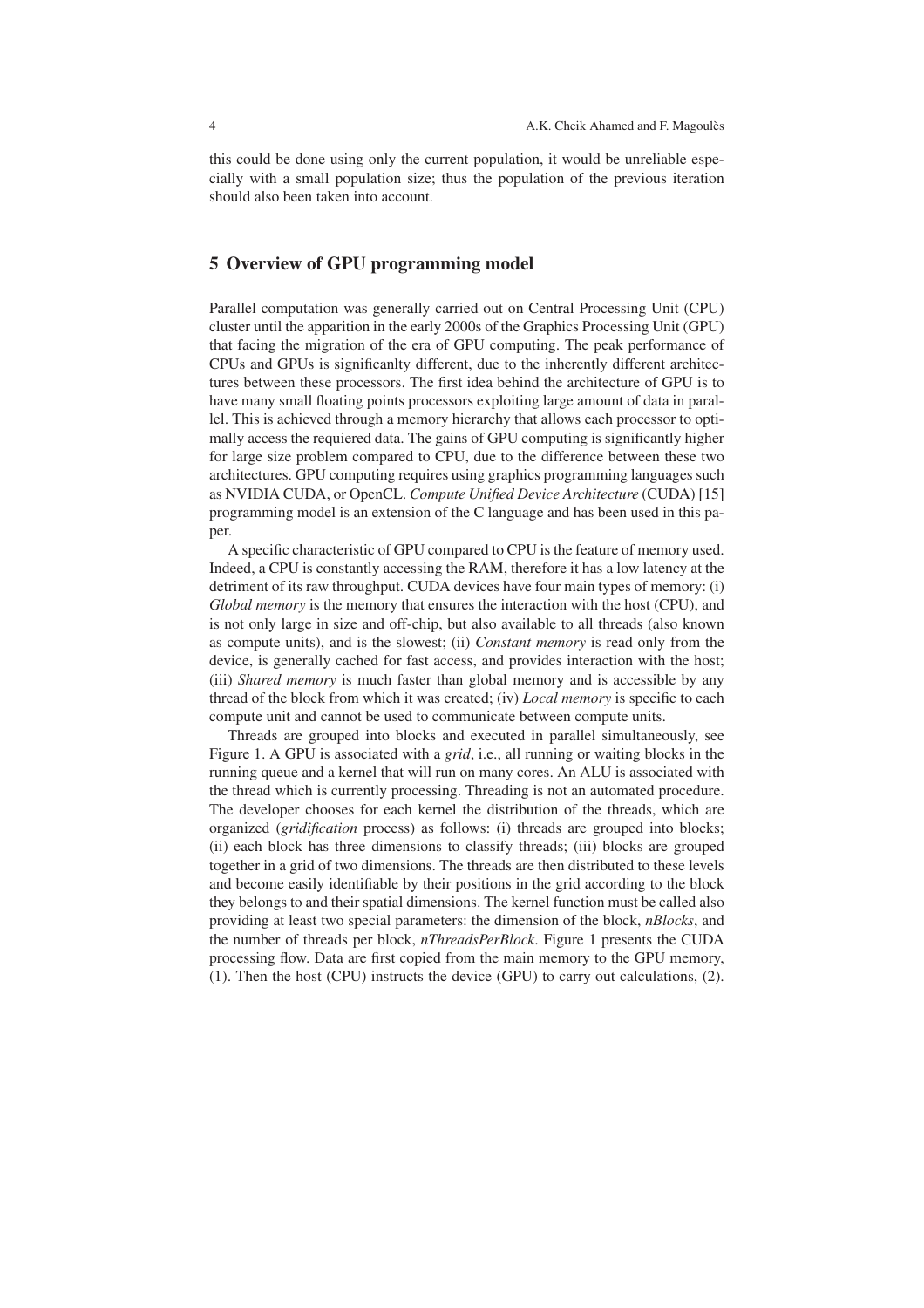Stochastic-based Optimized Schwarz Method on GPU 5



Fig. 1 Gridification of a GPU. Thread, block, grid (left); GPU computing processing (right)

The kernel is then executed by all threads in parallel on the device, (3). Finally, the device results are copied back (from GPU memory) to the host (main memory), (4). To cope with this difficulty the implementation proposed in this paper uses some advanced tuning techniques developped by the authors, but the details are outside the scope of this paper, and the reader is refeered to [3, 2] for the computer science aspects of this tuning.

## 6 Numerical analysis

In this section, we report the experiments performed to evaluate the speed-up of our implementation. The Chicxulub impact crater, formed about 65 million years ago, is now widely accepted as the main footprint of the global mass extinction event that marked the Cretaceous/Paleogene boundary. Because of its relevance, in the last two decades, this impact structure has been used as a natural laboratory to investigate impact cratering formation processes and to indirectly infer global effects of largescale impacts. The crater is buried under 1 km of carbonate sediments in the Yucatan platform. The crater is about 200 km in rim diameter, half on-land and half off-shore with geometric center at Chicxulub Puerto. The internal structure of the Chicxulub crater has been imaged by using several geophysical data sets from land, marine and aerial measurements.

In this paper we perform a finite element analysis of the gravimetry equation using the characteristics of the region provided by the measure. The domain consists of an area of  $250 \times 250 \times 15$  in each spatial direction, and is discretized with high order finite element with a total of 19 933 056 degrees of freedom. This mesh is partionned in the x-direction. Each subdomain is allocated to one single processor (i.e. the CPU), each iteration of the optimized Schwarz method involving the solution of the equations inside each subdomain is allocated to one single accelerator (i.e the GPU). We compare the computational time of the optimised Schwarz method using one subdomain per CPU with the optimised Schwarz method using one subdomain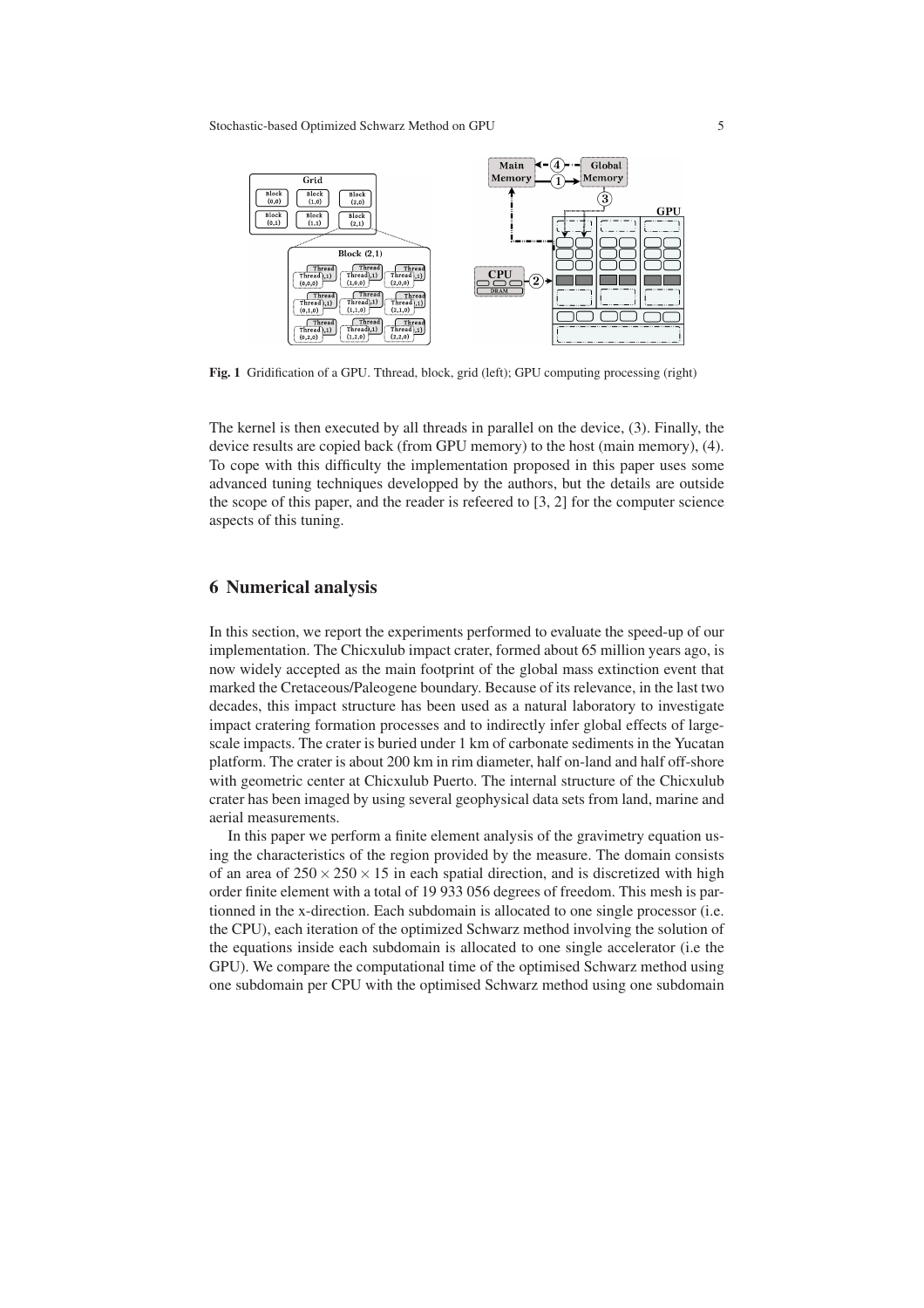per CPU and a GPU accelerator. For this particular model we performed calculations using our CUDA implementation of the Schwarz method with stochastics-based optimization procedure. The workstation used for all the experiments consists of 1 596 servers Bull Novascale R422Intel Nehalem-based nodes. Each node is composed of 2 processors Intel Xeon 5570 quad-cores (2.93 GHz) and 24 GB of memory (3Go per cores). 96 CPU servers are interconnected with 48 compute Tesla S1070 servers NVIDIA (4 Tesla cards with 4GB of memory by server) and 960 processing units are available for each server.

For the subdomain problems, the diagonal preconditioner conjugate gradient (PCG) is used and the coefficient matrices are stored in CSR format. We fix a residual tolerance threshold of  $\varepsilon = 10^{-10}$  for PCG. *Alinea* [3, 2], our research group library, implemented in *C++*, which offers CPU and GPU solvers, is used for solving linear algebra system. In this paper, the GPU is used to accelerate the solution of PCG algorithm. PCG algorithm required the computation of addition of vectors (*Daxpy*), dot product and sparse matrix-vector multiplication. In GPUimplementation considered (Alinea library), the distribution of threads (*gridication*, differs with these operations. The gridification of *Daxpy*, dot product and sparse matrix-vector product correspond respectively to  $(nBlocks = \frac{numberows + number1 \text{ } h\_block -1}{number1 \text{ } h\_block},$  $nThreadsPerBlock = 256$ ),  $(nBlock = \frac{number\_rows + number\_h\_block -1}{number\_block}$ ,  $nThreadsPerBlock =$ 128) and  $(nBlocks = \frac{(numberows \times n_th\_warp) + number h\_block-1}{number h\_block-1}, nThreadsPerBlock = 256)$ ,  $T_{128}$  and  $(h_{128} = \frac{m_{128}L_{128}L_{128}}{m_{128}L_{128}L_{128}}$ ,  $n_1$  *nreadsrerbiock* = 250), where *numb\_rows*, *n\_th\_warp* and *numb\_th\_block* represent respectively the number of rows of the matrix, the number of threads per warp and the thread block size. We fix for all operations 8 threads per warp. GPU is used only for solving subdomain problems in each iteration. GPU experiment workstation Tesla S1070 has 4 GPUs of 240 cores. The number of computing units depends both on the size of the subdomain problem and the gridification that use 256 threads per threads and 8 threads per warp as introduced in [3, 2].

In our experiments, the CMA-ES algorithm considers as the cost function the Fourier convergence rate of the optimised Schwarz method. We consider for the CMA-ES the following stopping criteria of : a maximum of number iterations equal to 7200 and a residu threshold equal to  $5 \times 10^{-11}$ . Fig. 2 represents the convergence rate of the Schwarz algorithm in the Fourier space, respectively for the symmetric zeroth order (top-left), unsymmetric zeroth order (bottom-left), the symmetric second order (top-right) and unsymmetric second order (bottom-right) transmission conditions obtained from the CMA-ES algorithm. The Fourier convergence rate of the Schwarz method with one side (respectilely two sides) transmission conditions obtained from the CMA-ES algorithm is presented in Fig. 2 and Table 1. The distribution of processors is computed as follows: number of processors =  $2 \times$  number of nodes, where 2 corresponds to the number of GPU per node as available on our workstation. As a consequence, only two processors will share the bandwidth, which strongly improve the communications, especially the inter-subdomain communications. Table 2 presents the results done with double precision with a residu threshold, *i.e.* stopping criterion equal to 10−<sup>6</sup> , for several number of subdomains (one subdomain per processor).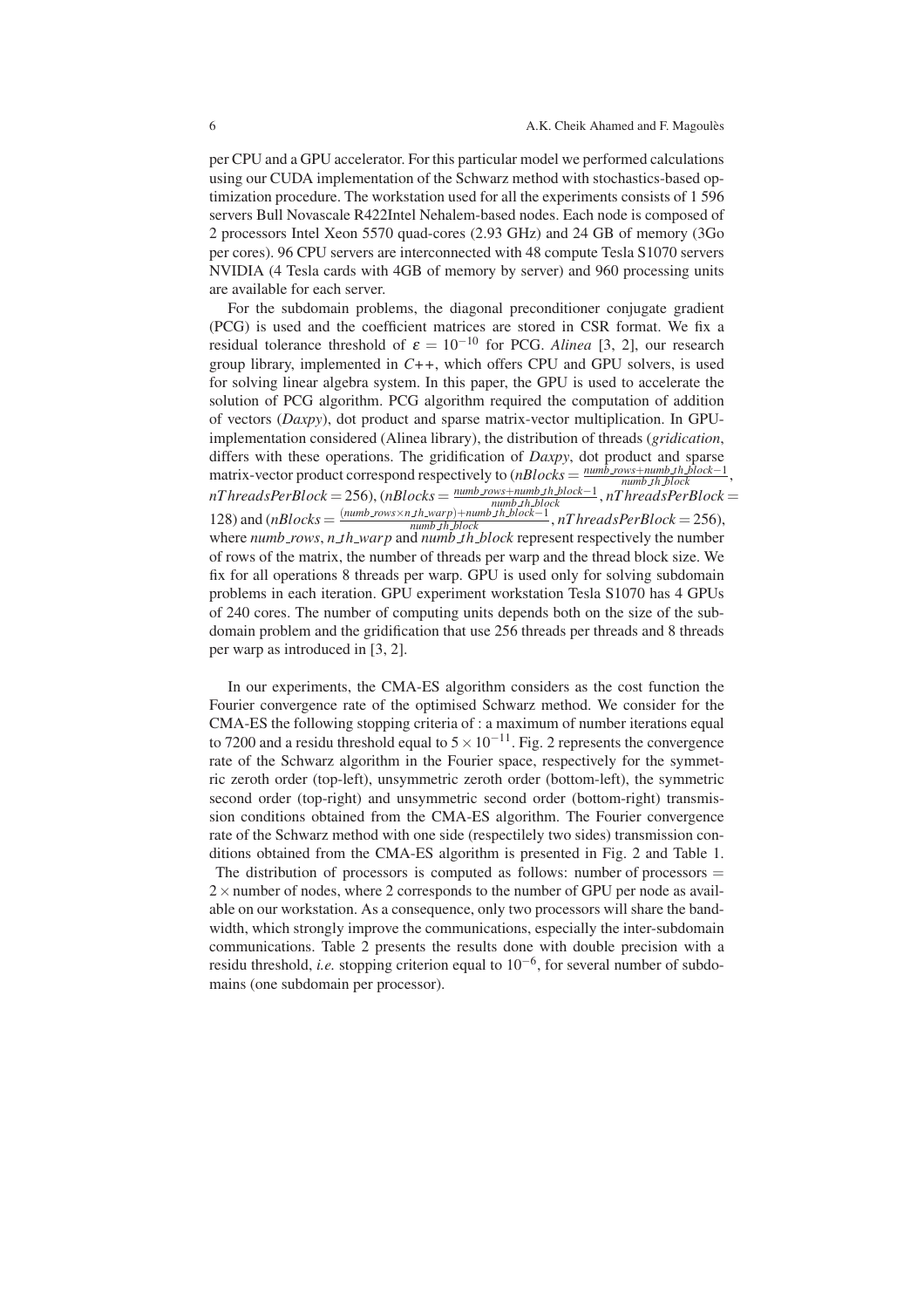

Fig. 2 Fourier convergence rate of the Schwarz algorithm

|                                                                | $n^{(1)}$ | $a^{(1)}$                          | $n^{(2)}$ | $q^{(2)}$ | $\rho_{max}$     |
|----------------------------------------------------------------|-----------|------------------------------------|-----------|-----------|------------------|
| $ 000$ _symmetric                                              | 0.1826    | $\Omega$                           | 0.1826    | $\Omega$  | $ 0.6823\rangle$ |
| $ 000 \text{unsymmetric} 1.2193 $                              |           | $\Omega$                           | 0.0469    | $\Omega$  | 0.4464           |
| $ oo2$ _symmetric                                              |           | 0.0471 0.7050 0.0471 0.7050 0.2143 |           |           |                  |
| $ oo2_{\text{unsymmetric}} 0.1081 0.3205 0.0231 1.5786 0.1101$ |           |                                    |           |           |                  |

Table 1 Optimized coefficients obtained from *CMA-ES* algorithm

|     |    |         | #subdomains #iterations cpu time (sec) gpu time (sec) SpeedUp |      |
|-----|----|---------|---------------------------------------------------------------|------|
|     |    | 11 240  | 1600                                                          | 7.03 |
| 64  | 45 | 5 3 6 0 | 860                                                           | 6.23 |
| 128 | 92 | 6 5 3 5 | 960                                                           | 6.81 |

Table 2 Comparison of the implementation of our method on CPU and GPU

## 7 Conclusion

In this paper, we have presented a stochastic-based optimized Schwarz method for the gravimetry equation on GPU Clusters. The effectiveness and robustness of our method are evaluated by numerical experiments performed on a cluster composed of 1 596 servers Bull Novascale R422Intel Nehalem-based nodes where 96 CPU servers are interconnected with 48 compute Tesla S1070 servers NVIDIA (4 Tesla cards with 4GB of memory by server). The presented results range from 32 upto 128 subdomains show the interest of the use of GPU technologies for solving large size problems, and outline the robustness, performance and efficiency of our Schwarz domain decomposition method with stochastic-based optimized conditions.